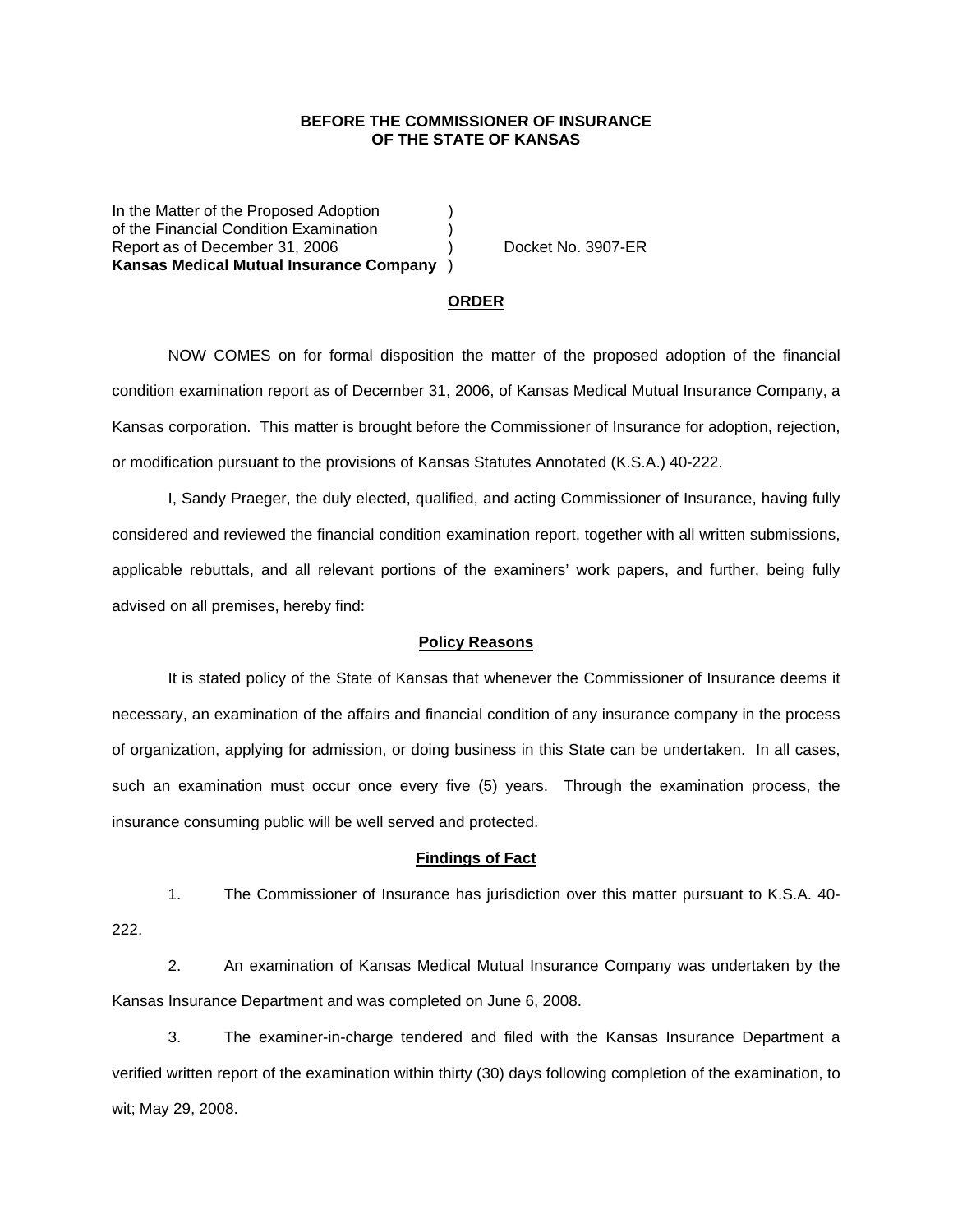4. Following receipt of the verified report, the Kansas Insurance Department transmitted the report to Kansas Medical Mutual Insurance Company on June 9, 2008, with a duly executed notice advising the company of its opportunity to prepare and submit to the Kansas Insurance Department a written submission or rebuttal with respect to any and all matters contained in the report. Kansas Medical Mutual Insurance Company was further advised that any written submission or rebuttal needed to be filed with the Kansas Insurance Department no later than thirty (30) days after receipt of the verified report.

 5. Kansas Medical Mutual Insurance Company filed a written acceptance of the verified report on June 18, 2008.

6. Based upon the written submission tendered by Kansas Medical Mutual Insurance Company, the company took no exceptions to matters contained in the verified report.

 7. Within thirty (30) days of the end of the time period allowed for written submission or rebuttal, the Commissioner of Insurance fully reviewed the report, together with all written submissions and rebuttals provided by Kansas Medical Mutual Insurance Company. The Commissioner of Insurance further reviewed all relevant workpapers.

 8. No other written submissions or rebuttals were submitted by Kansas Medical Mutual Insurance Company.

## **Conclusion of Law**

9. K.S.A. 40-222(k)(2) provides:

"Within 30 days of the end of the period allowed for the receipt of written submissions or rebuttals, the commissioner shall fully consider and review the report, together with any written submissions or rebuttals and any relevant portions of the examiners workpapers and enter an order:

- (A) Adopting the examination report as filed or with modification or corrections. If the examination report reveals that the company is operating in violation of any law, regulation or prior order of the commissioner, the commissioner may order the company to take any action the commissioner considers necessary and appropriate to cure such violations; or
- (B) rejecting the examination report with directions to the examiners to reopen the examination for purposes of obtaining additional data, documentation or information, and refiling pursuant to subsection (k); or
- (C) call and conduct a fact-finding hearing in accordance with K.S.A. 40-281 and amendments thereto for purposes of obtaining additional documentation, data, information and testimony."